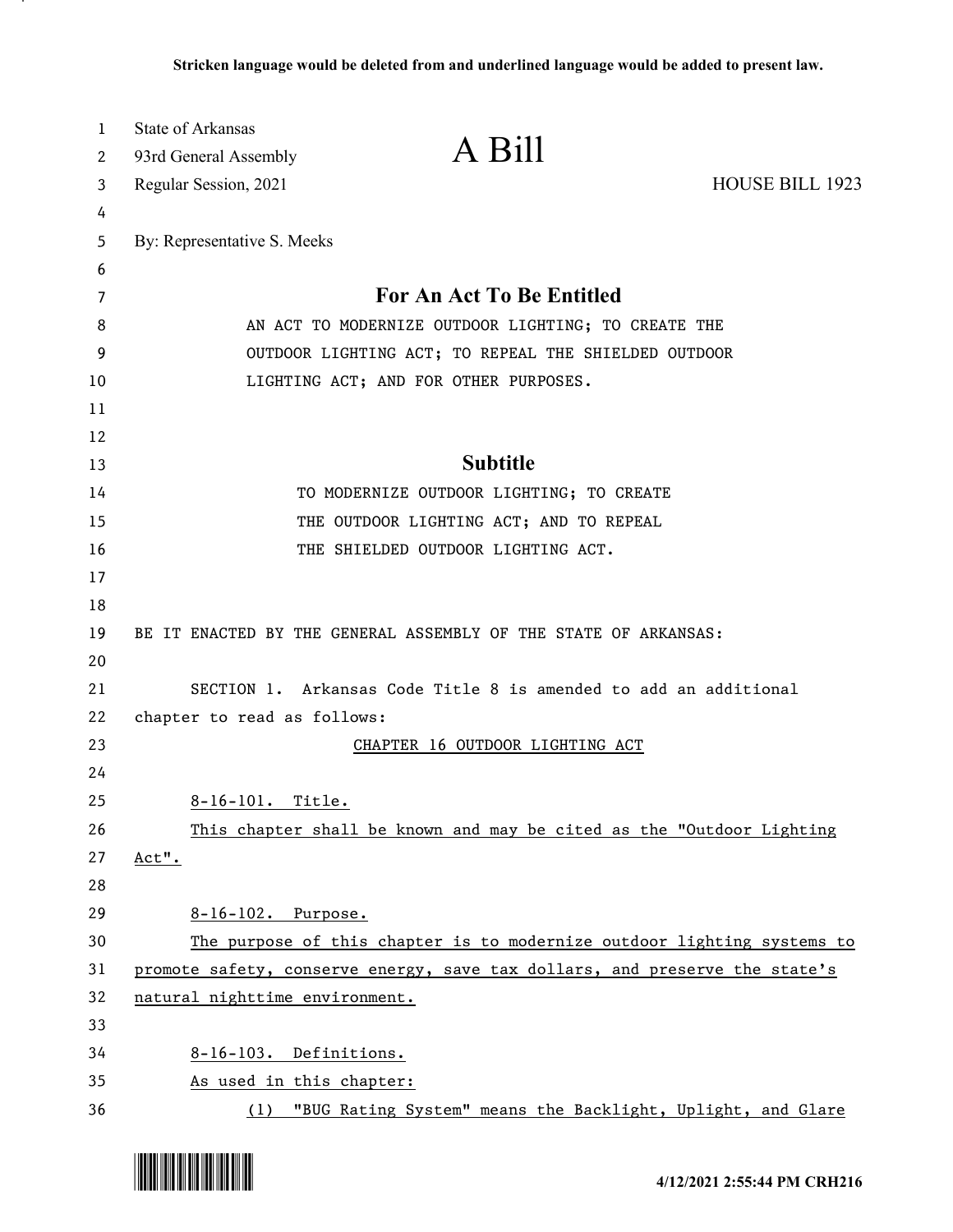| 1  | rating assigned to a luminaire that evaluates the optical performance related |
|----|-------------------------------------------------------------------------------|
| 2  | to light trespass, sky glow, and high angle brightness based on the standards |
| 3  | set by the Illuminating Engineering Society, as existing on January 1, 2021;  |
| 4  | (2) "Lighting system" means a group of luminaires that are used               |
| 5  | for:                                                                          |
| 6  | Street lighting that are on the same street or in the<br>(A)                  |
| 7  | same geographic area and are substantively identical; or                      |
| 8  | (B) Area lighting that are on the same property and are                       |
| 9  | substantively identical;                                                      |
| 10 | (3) "Light pollution" means general sky glow caused by the                    |
| 11 | scattering of artificial light in the atmosphere;                             |
| 12 | (4) "Light trespass" means excessive or unreasonable light                    |
| 13 | emitted by a luminaire that shines directly beyond the boundaries of the      |
| 14 | property on which the luminaire is located; and                               |
| 15 | (5) "Public funds" means bond revenues or money appropriated or               |
| 16 | allocated by the General Assembly, money raised through taxes or fees, and    |
| 17 | county and municipal funds.                                                   |
| 18 |                                                                               |
| 19 | 8-16-104. Lighting systems.                                                   |
| 20 | (a) A state agency, public corporation, county, or municipality shall         |
| 21 | not use public funds to install, or cause to be installed, a new or           |
| 22 | replacement lighting system unless:                                           |
| 23 | The illuminance of the surface does not materially exceed<br>(1)              |
| 24 | what is adequate for that purpose under the guidelines established by the     |
| 25 | Illuminating Engineering Society or the United States Department of           |
| 26 | Transportation, as existing on January 1, 2021;                               |
| 27 | The luminaires have a BUG Rating System Uplight rating of UO<br>(2)           |
| 28 | or Ul; and                                                                    |
| 29 | A higher color temperature is recommended by an independent<br>(3)            |
| 30 | professional electrical engineer with training in lighting design who has     |
| 31 | been hired by the state agency, public corporation, county, or municipality   |
| 32 | and who has studied the new or replacement lighting system, the color-        |
| 33 | corrected temperature of the luminaires is:                                   |
| 34 | Four thousand kelvin (4,000 K) or less for major<br>(A)                       |
|    |                                                                               |
| 35 | highways and thoroughfares; and                                               |

2 4/12/2021 2:55:44 PM CRH216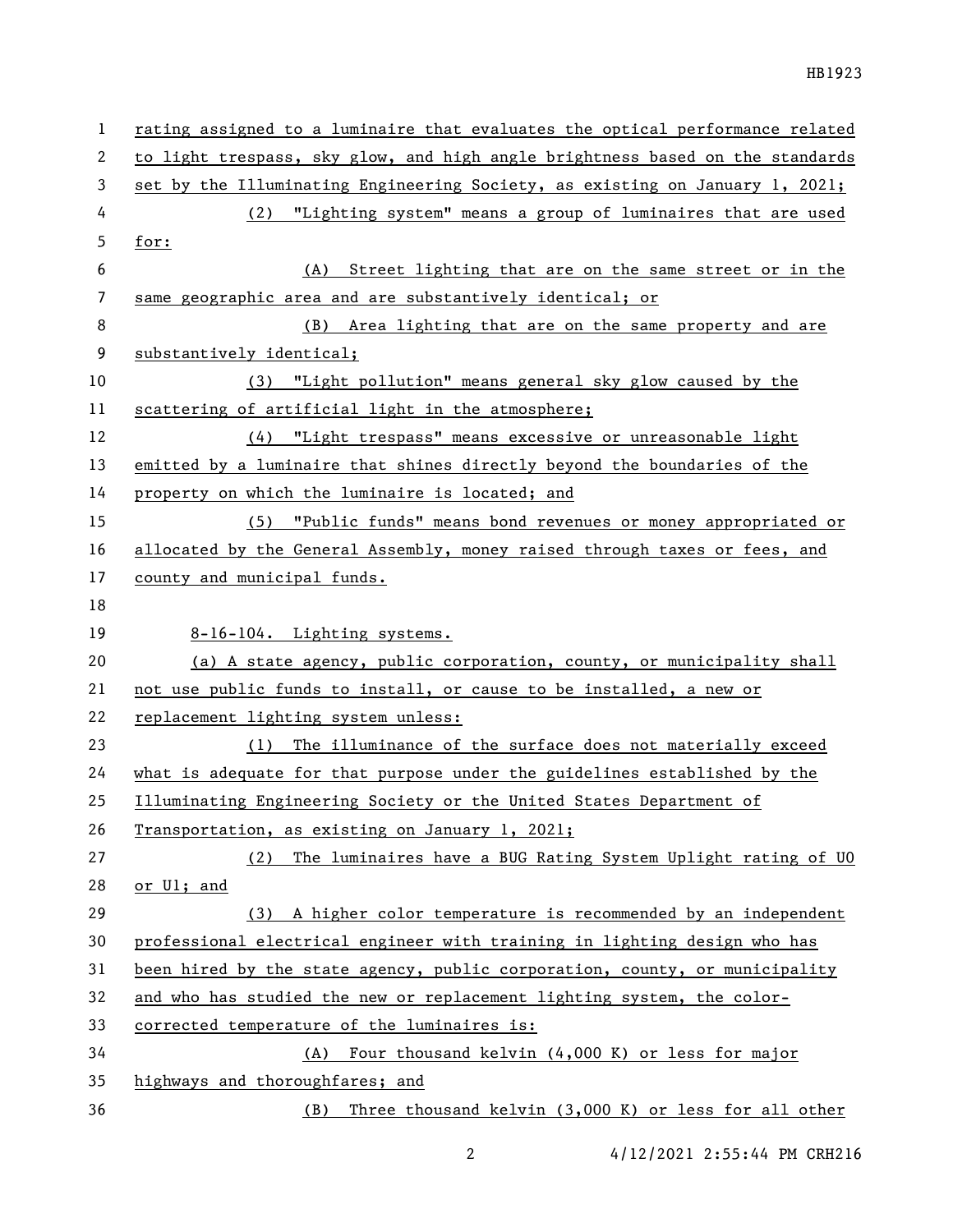| 1  | areas; and                                                                    |
|----|-------------------------------------------------------------------------------|
| 2  | Consideration has been given to minimizing glare, light<br>(4)                |
| 3  | pollution, light trespass, and energy reduction.                              |
| 4  | Unless different lighting is requested by the property owner, an<br>(b)       |
| 5  | electric utility shall not install new or replacement residential area        |
| 6  | lighting unless the luminaire has a:                                          |
| 7  | BUG Rating System Uplight rating of UO or Ul; and<br>(A)                      |
| 8  | Color-corrected temperature of three thousand kelvin (3,000<br>(B)            |
| 9  | K) or less.                                                                   |
| 10 | An entity that installs new or replacement lighting systems on<br>(c)         |
| 11 | behalf of a state agency, public corporation, county, or municipality or      |
| 12 | installs new or replacement lighting systems that will become the             |
| 13 | responsibility of a state agency, public corporation, county, or municipality |
| 14 | shall comply with subsection (a) of this section.                             |
| 15 |                                                                               |
| 16 | SECTION 2. Arkansas Code Title 8, Chapter 14, is repealed.                    |
| 17 | CHAPTER 14 SHIELDED OUTDOOR LIGHTING ACT                                      |
| 18 |                                                                               |
| 19 | $8 - 14 - 101 - 111$                                                          |
| 20 | This chapter shall be known and may be cited as the "Shielded Outdoor         |
| 21 | Lighting Act".                                                                |
| 22 |                                                                               |
| 23 | $8 - 14 - 102$ . Purpose.                                                     |
| 24 | The purpose of this chapter is to conserve energy and preserve the            |
| 25 | environment through the regulation of outdoor lighting fixtures.              |
| 26 |                                                                               |
| 27 | 8-14-103. Definitions.                                                        |
| 28 | As used in this chapter:                                                      |
| 29 | (1) "Outdoor lighting fixture" means an automatically                         |
| 30 | controlled, outdoor artificial illuminating device, whether permanent or      |
| 31 | portable, used for illumination or advertisement, including searchlights,     |
| 32 | spotlights, and floodlights, whether for architectural lighting, parking lot  |
| 33 | lighting, landscape lighting, billboards, or street lighting; and             |
| 34 | (2) "Shielded" means a fixture that is covered in a manner that               |
| 35 | light rays emitted by the fixture, either directly from the lamp or           |
| 36 | indirectly from the fixture, are projected below a horizontal plane running   |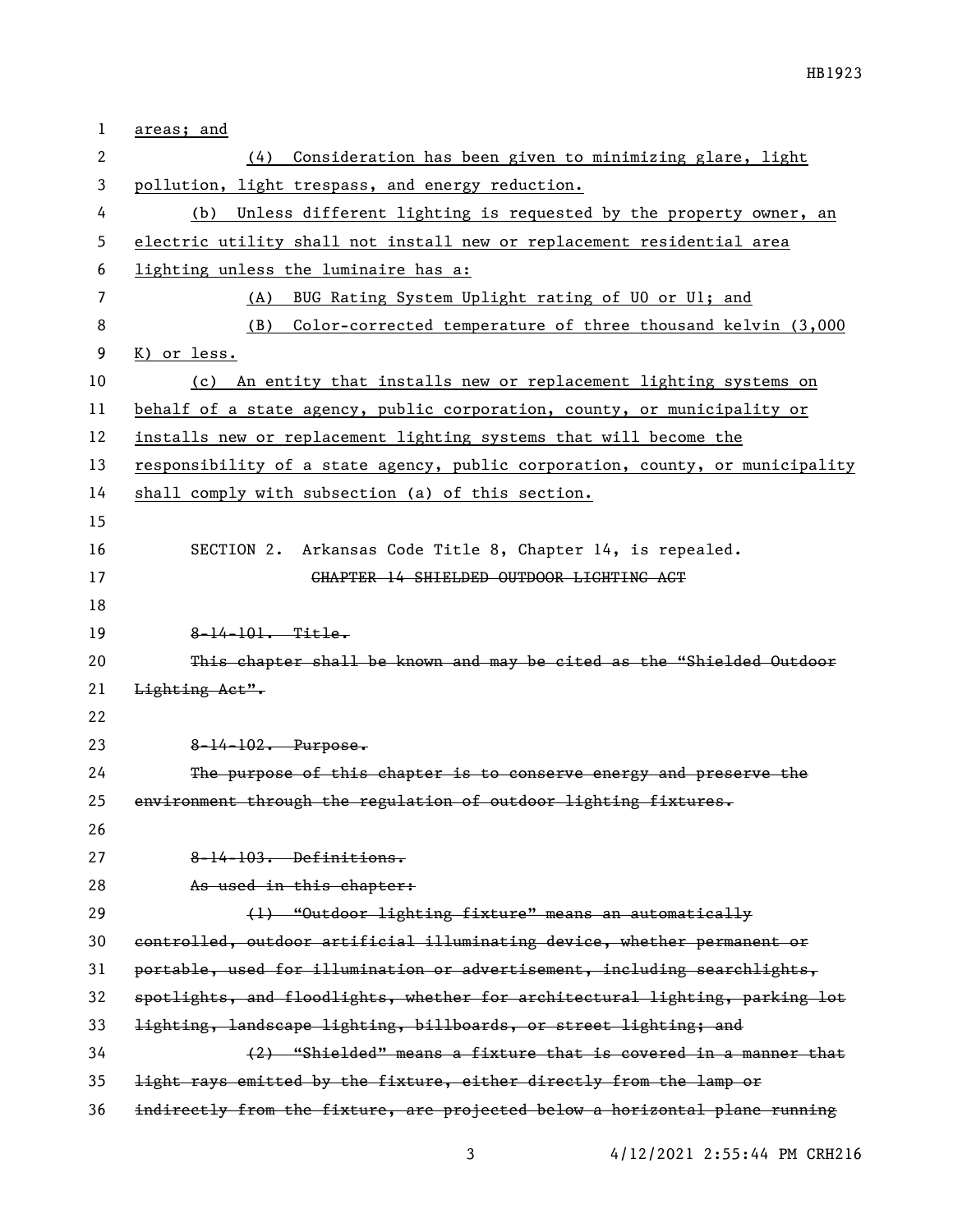| 1  | through the lowest point on the fixture where light is emitted.                       |
|----|---------------------------------------------------------------------------------------|
| 2  |                                                                                       |
| 3  | 8-14-104. Shielding - Prohibitions - Exemptions.                                      |
| 4  | $(a)(1)(A)$ No public funds shall be used to install an outdoor lighting              |
| 5  | fixture unless it is shielded.                                                        |
| 6  | $(B)$ Subdivision $(a)$ (1) $(A)$ of this section does not apply                      |
| 7  | to any municipality or county if the governing body of the municipality or            |
| 8  | county determines by ordinance or to a municipally owned utility if the               |
| 9  | municipal employee responsible for procurement determines that the cost of            |
| 10 | acquiring a shielded outdoor lighting fixture will be prohibitive after               |
| 11 | comparing:                                                                            |
| 12 | (i) The cost of the fixtures; and                                                     |
| 13 | (ii) The projected energy cost of the operation of                                    |
| 14 | the fixtures.                                                                         |
| 15 | (2) The Division of Environmental Quality shall promulgate rules                      |
| 16 | prohibiting any person or entity from knowingly placing or disposing of the           |
| 17 | bulb or tube portion of an electric lighting device containing hazardous              |
| 18 | levels of mercury in a landfill if:                                                   |
| 19 | (A) The electric lighting device contains more than two-                              |
| 20 | tenths milligram per liter (0.2 mg/l) of leachable mercury as measured by the         |
| 21 | Toxicity Characteristic Leaching Procedure as set out in United States                |
| 22 | Environmental Protection Agency Test Method 1311; and                                 |
| 23 | (B) Adequate facilities exist for the public to properly                              |
| 24 | dispose of the electric lighting device described in subdivision $(a)$ $(2)$ $(A)$ of |
| 25 | <del>this section.</del>                                                              |
| 26 | $(3)$ $(A)$ Each electric public utility shall offer a shielded                       |
| 27 | lighting service option.                                                              |
| 28 | (B) Each electric public utility shall file an application                            |
| 29 | with the Arkansas Public Service Commission to establish a schedule of rates          |
| 30 | and charges for the provision of a shielded lighting service option to the            |
| 31 | utility's customers.                                                                  |
| 32 | (C) The commission shall require each electric public                                 |
| 33 | utility to inform its customers of the availability of the shielded lighting          |
| 34 | service.                                                                              |
| 35 | (b) This chapter does not apply to acquisitions of:                                   |
| 36 | (1) Incandescent outdoor lighting fixtures of one hundred fifty                       |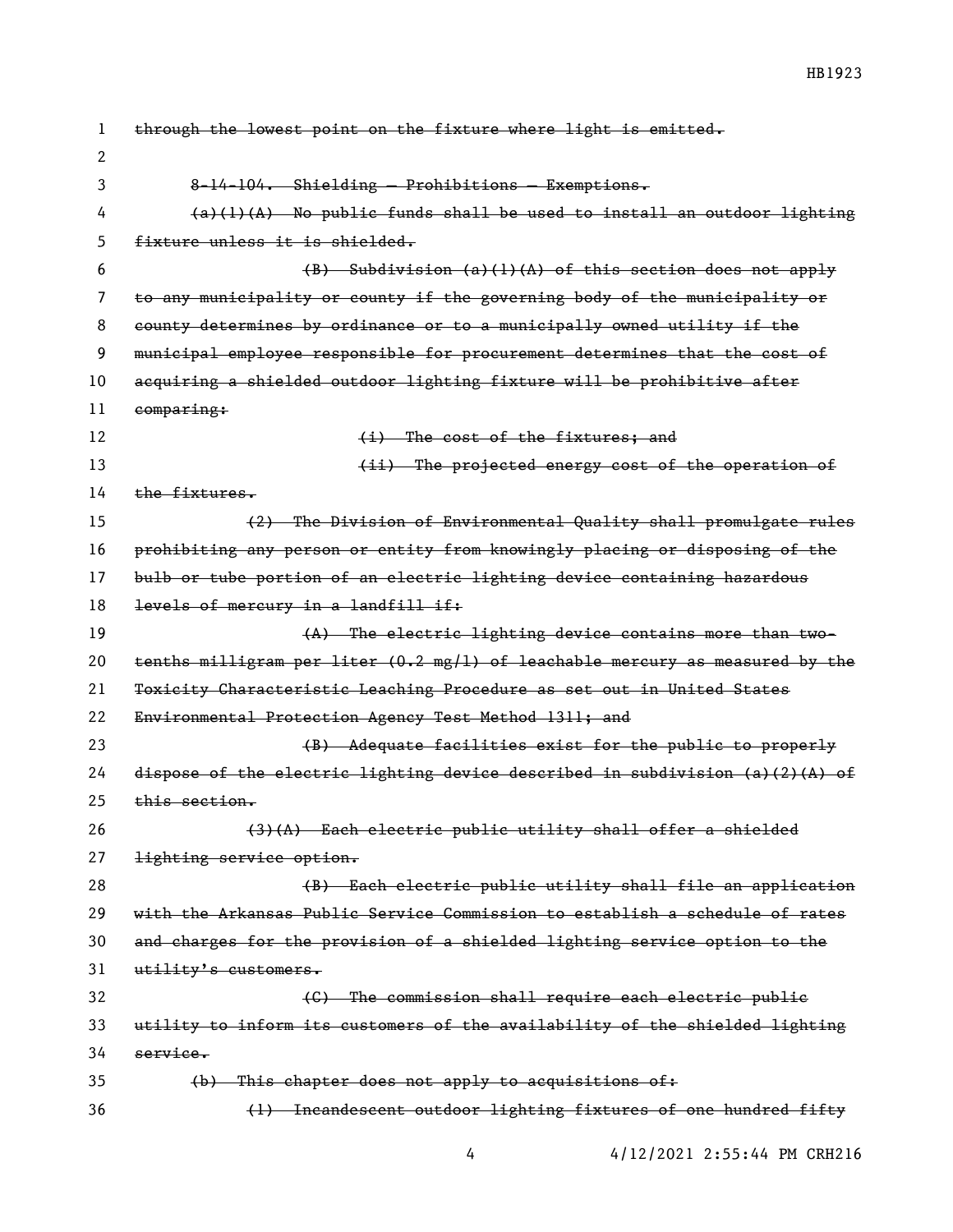| 1  | watts (150 W) or less or other light sources of seventy watts (70 W) or less;  |
|----|--------------------------------------------------------------------------------|
| 2  | (2) Outdoor lighting fixtures on advertisement signs on                        |
| 3  | interstate or federal primary highways;                                        |
| 4  | (3)(A) Outdoor lighting fixtures existing and legally installed                |
| 5  | before August $12, 2005.$                                                      |
| 6  | (B) However, if an existing outdoor lighting fixture                           |
| 7  | exempted from this chapter under subdivision $(b)(3)(A)$ of this section needs |
| 8  | to be replaced, the acquisition of the replacement outdoor lighting fixture    |
| 9  | shall be subject to the provisions of this chapter;                            |
| 10 | (4) Navigational lighting systems at airports or other lighting                |
| 11 | necessary for aircraft safety; and                                             |
| 12 | (5) Outdoor lighting fixtures that are necessary for worker                    |
| 13 | safety at farms, ranches, dairies, or feedlots or industrial, mining, or oil   |
| 14 | and gas facilities.                                                            |
| 15 | (e) This chapter does not apply to outdoor lighting fixtures                   |
| 16 | maintained or installed by:                                                    |
| 17 | (1) A public school district;                                                  |
| 18 | (2) A correctional facility;                                                   |
| 19 | (3) A juvenile detention facility;                                             |
| 20 | (4) An adult detention facility;                                               |
| 21 | (5) A mental health facility; or                                               |
| 22 | (6) A state-supported institution of higher education.                         |
| 23 |                                                                                |
| 24 | $8-14-105$ . Penalties.                                                        |
| 25 | Violations of this chapter are punishable by:                                  |
| 26 | (1) A warning for a first offense; and                                         |
| 27 | (2) A fine of twenty-five dollars (\$25.00) minus the replacement              |
| 28 | cost for each offending outdoor lighting fixture for a second or subsequent    |
| 29 | offense or for an offense that continues for thirty (30) calendar days from    |
| 30 | the date of the warning.                                                       |
| 31 |                                                                                |
| 32 | 8-14-106. Enforcement.                                                         |
| 33 | This chapter may be enforced by a town, city, or county of this state          |
| 34 | by seeking injunctive relief in a court of competent jurisdiction.             |
| 35 |                                                                                |
| 36 | 8-14-107. Provisions supplemental.                                             |